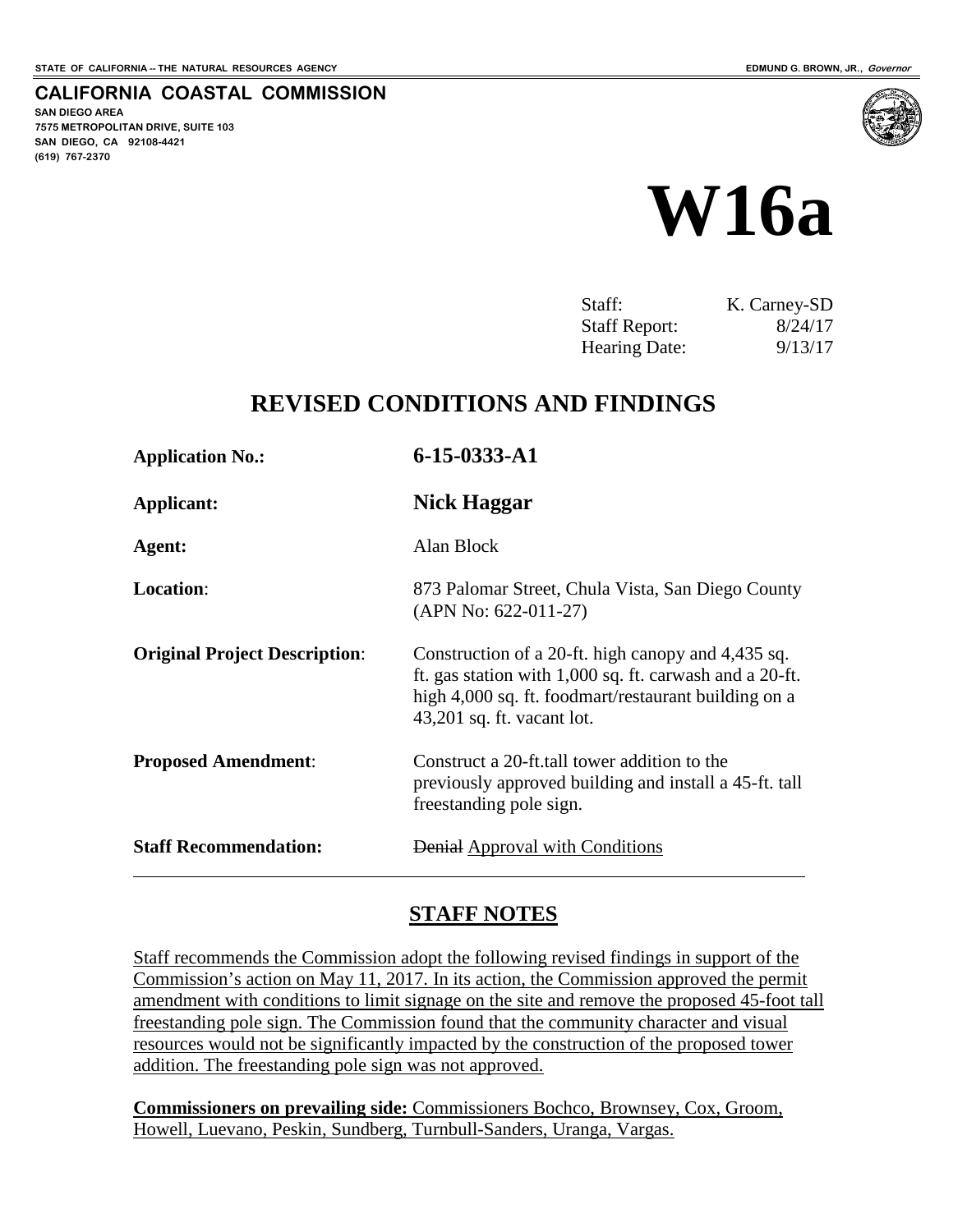# **SUMMARY OF STAFF RECOMMENDATION SUMMARY OF COMMISSION ACTION**

The applicant proposes to construct a 20-foot tall tower addition on top of the existing 20 foot high food mart/restaurant building and install a 45-foot high freestanding pole sign. Approval of this amendment would result in a development that was previously deemed inconsistent with the Coastal Act and required to be revised by the Commission. In November 2011, the Commission approved Coastal Development Permit (CDP) No. 6-11-60 for the construction of an approximately 5,200 sq. ft., 6-island gas station, car wash, and food mart/restaurant building. That project included construction of a 40-foot high tower as part of the food mart building. However, the Commission found at that time that the tower element would result in unacceptable impacts to public views, community character, and the scenic quality of the area, and required the project to be redesigned to limit the building's height to no more than 20 feet. A one-year extension of the permit was granted in November 2013; however, the permit lapsed in November 2014. The applicant applied for a new permit, and in May 2015, the Commission approved CDP No. 6-15-0333 for the construction of a 20-foot high canopy, a 4,435 sq. ft. gas station with a 1,000 sq. ft. car wash, and a 20-foot tall, 4,000 sq. ft. food mart/restaurant building. The project proposed with that application was the same project previously approved by the Commission via CDP No. 6-11-60 and conformed to the Commission's prior conditions of approval.

The subject approved amendment proposal consists of the previously rejected 40-foot high tower as well as an additional 45-foot high freestanding pole sign. A similar 45-foot high freestanding pole sign was originally proposed for CDP No. 6-11-60, however, consultation with staff resulted in removal of the pole sign from the project before Commission action.

The major coastal act issues associated with the project include direct blockage of scenic resources and bulk, scale, and community character inconsistencies. In this particular case, the Commission found that the tower would have minimal impacts on public views and community character. The Commission found that the proposed amendment would result in a decorative tower sign and freestanding pole sign would be that is incompatible with the surrounding community character, would cause direct impacts to scenic resources, would be inconsistent with the intent of the City's LCP in terms of signage, and would set an adverse precedent for the construction of tall buildings and freeway signs. A large, bulky, 40-foot high tower with commercial signage is not the appropriate scale of development for this scenic area adjacent to and overlooking San Diego Bay and is inconsistent with the surrounding community character. As the community transitions from residential and industrial to commercial retail, light industrial, and office, the development of this site is expected to set the pattern of development of the surrounding area. There are no similar freeway signs in the Coastal Zone in Chula Vista at this time, and allowing the subject sign to go forward would likely result in a request for similar signs, both in and out of the Coastal Zone. For example, there is an existing gas station on the east side of the freeway, just north side of Palomar Street that does not have a freeway sign at this time; allowing a new freeway sign for the subject business could result in surrounding businesses requesting the same to remain competitive, resulting in a proliferation of freeway signs. The City of Chula Vista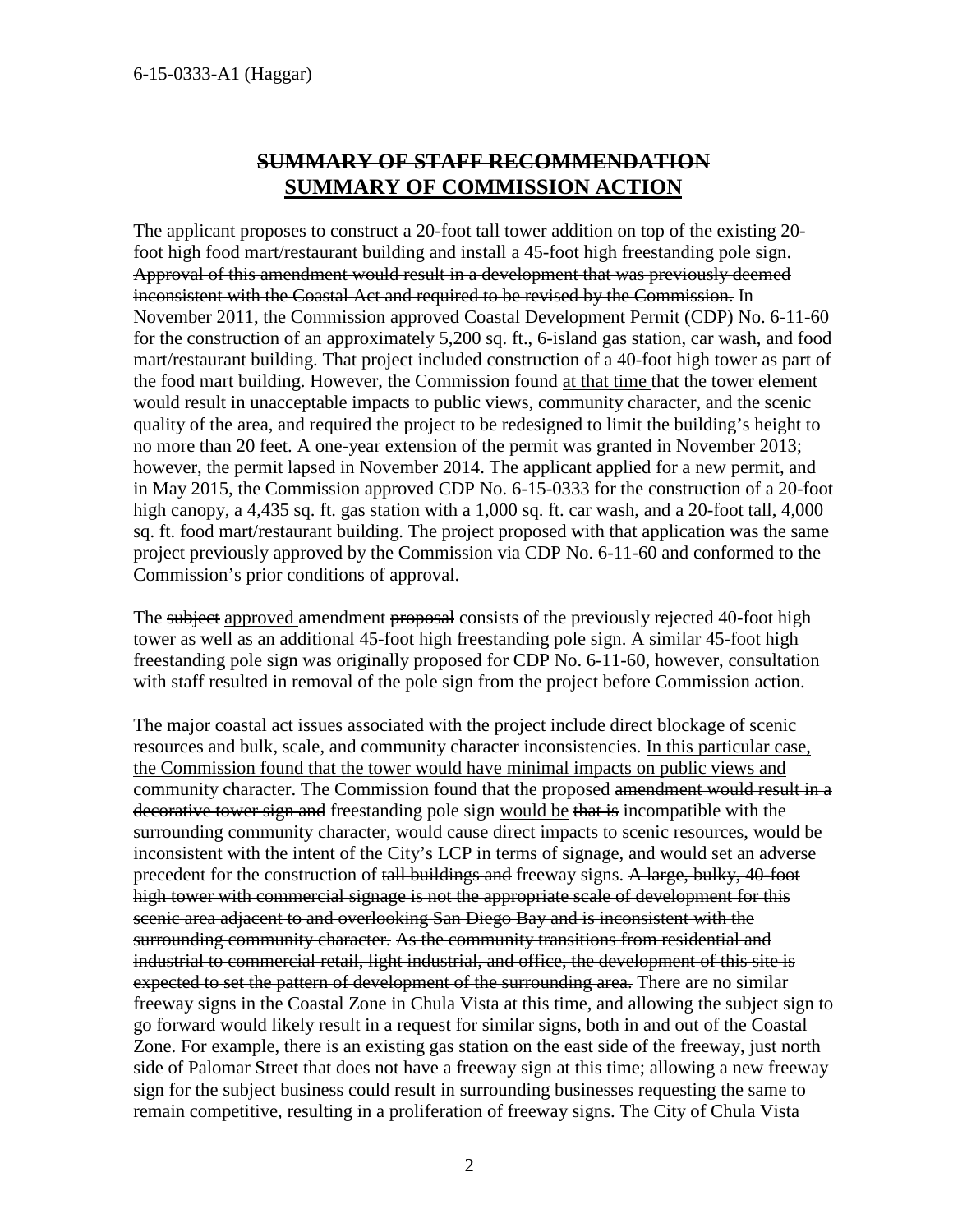does not have a certified LCP for this area and allowing the proposed freestanding pole sign development would set an adverse precedent for development and signage and could prejudice the ability of the City of Chula Vista to adopt a certified LCP for the subject area.

The applicant states that the tower addition and signage are necessary for the viability of the existing business; however, in the years since prior Commission action on this site, no changed circumstances have arisen, including progress on a certified LCP for this area or approval of any neighboring buildings or signage similar to what is currently proposed. The applicant developed the site fully aware of the conditions and the Commission's restrictions to preserve coastal resources. Nevertheless, because of the limited impact this particular tower on this site would have on coastal views, the Commission determined that the tower would not result in significant impacts. **Special Condition No. 1** requires the submittal of revised final plans that do not include the freestanding pole sign and **Special Condition No. 5** requires the submittal of a sign program that does not include any roof signs or freestanding pole signs or monument signs greater than 8 feet in height. **Special Condition 6** requires the applicant to record a deed restriction against the property that imposes the conditions of the permit for the purpose of providing notice to future property owners. Only as conditioned can the amendment be found to be consistent with Chapter 3 of the Coastal Act. Thus, the proposed amendment is not consistent with Chapter 3 of the Coastal Act, as well as the record and intent of the Commission's past actions, and staff recommends denial.

The standard of review is Chapter 3 of the Coastal Act.

#### Commission staff recommends **denial** of coastal development permit amendment 6-15-0333- A1.

Commission staff recommends **adoption** of the revised findings for coastal development permit amendment 6-15-0333-A1.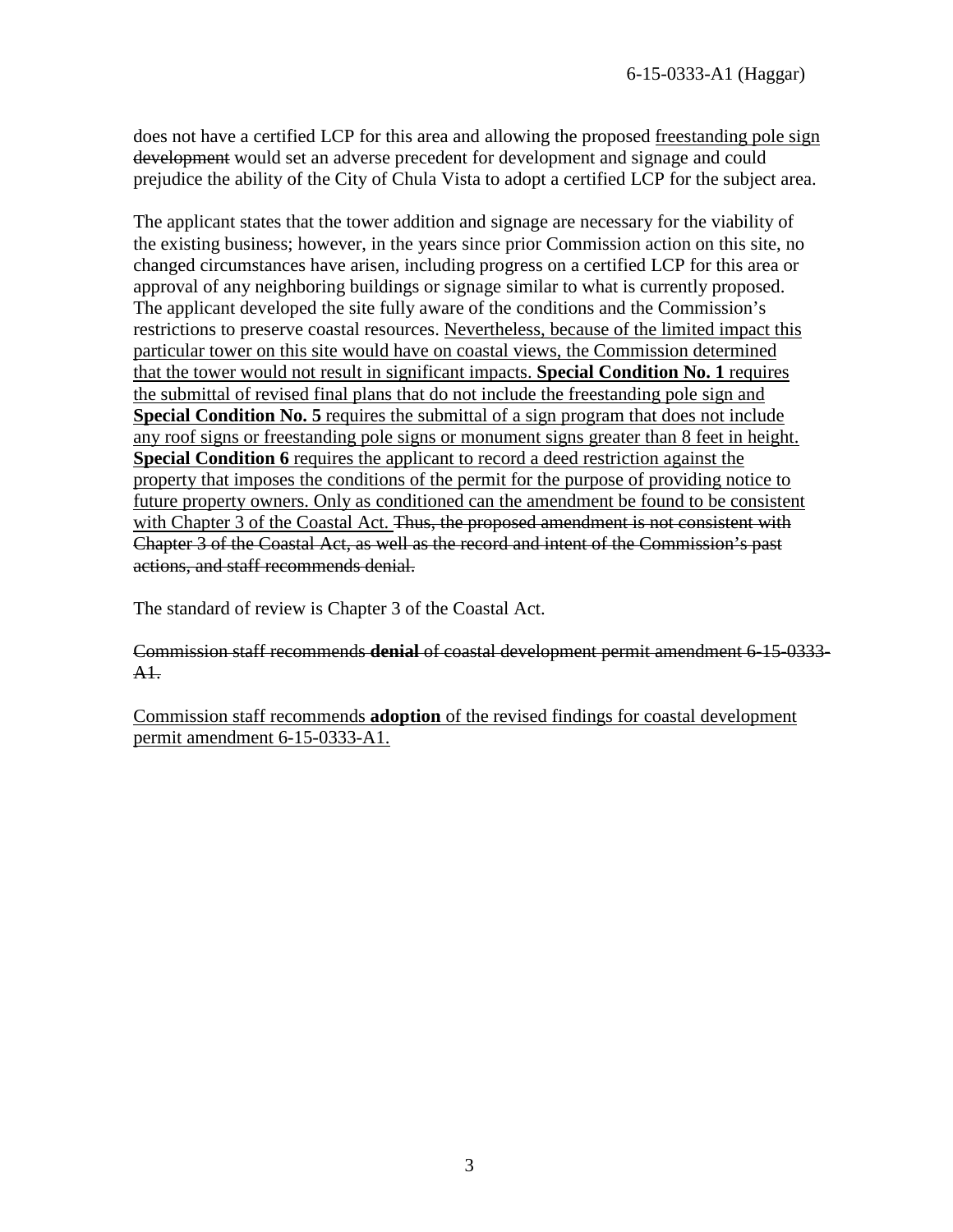# **TABLE OF CONTENTS**

# **APPENDICES**

Appendix A – Conditions of Approval Appendix B – Substantive File Documents

# **EXHIBITS**

[Exhibit 1 – Vicinity Map/Aerial Photo](https://documents.coastal.ca.gov/reports/2017/5/Th21a/Th21a-5-2017-exhibits.pdf) [Exhibit 2 – Site Plan](https://documents.coastal.ca.gov/reports/2017/5/Th21a/Th21a-5-2017-exhibits.pdf) [Exhibit 3 – Proposed tower/signage](https://documents.coastal.ca.gov/reports/2017/5/Th21a/Th21a-5-2017-exhibits.pdf) [Exhibit 4 – Bay & Salt Works Views](https://documents.coastal.ca.gov/reports/2017/5/Th21a/Th21a-5-2017-exhibits.pdf) [Exhibit 5 – Visual simulations](https://documents.coastal.ca.gov/reports/2017/5/Th21a/Th21a-5-2017-exhibits.pdf)  [Exhibit 6 – Underlying permit view corridor](https://documents.coastal.ca.gov/reports/2017/5/Th21a/Th21a-5-2017-exhibits.pdf)  [Exhibit 7 – Approximate View Blockage](https://documents.coastal.ca.gov/reports/2017/5/Th21a/Th21a-5-2017-exhibits.pdf)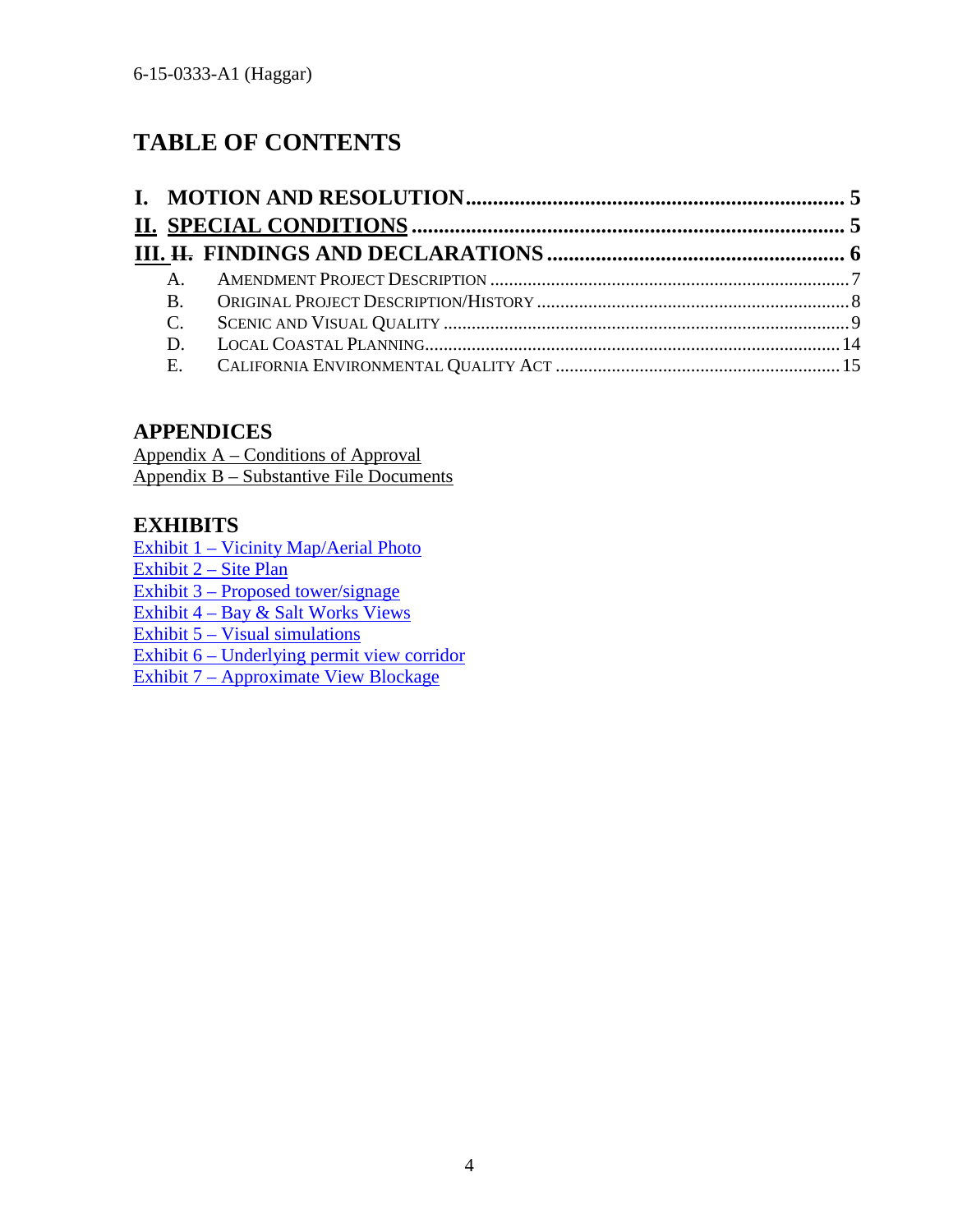# <span id="page-4-0"></span>**I. MOTION AND RESOLUTION**

### **Motion:**

*I move that the Commission adopt the revised findings in support of the Commission's action on May 11, 2017, concerning approval of Coastal Development Permit No. 6-15-0333-A1.*

Staff recommends a **YES** vote on the foregoing motion. Passage of this motion will result in adoption of revised findings as set forth in this staff report. The motion requires a majority vote of the members from the prevailing side present at the revised findings hearing, with at least three of the prevailing members voting. Only those Commissioners on the prevailing side of the Commission's action are eligible to vote on the revised findings. The Commissioners eligible to vote are:

Commissioners Bochco, Brownsey, Cox, Groom, Howell, Luevano, Peskin, Sundberg, Turnbull-Sanders, Uranga, Vargas.

### **Resolution:**

*The Commission hereby adopts the findings set forth below for Coastal Development Permit 6-15-0333-A1 on the grounds that the findings support the Commission's decision on May 11, 2017, and accurately reflect the reasons for it.* 

### **Motion:**

*I move that the Commission approve the proposed amendment to Coastal Development Permit Application No. 6-15-0333-A1 subject to the conditions set forth in the staff recommendation.* 

Staff recommends a **NO** vote on the foregoing motion. Passage of this motion will result in denial of the permit amendment and adoption of the following resolution and findings. The motion passes only by affirmative vote of a majority of the Commissioners present.

### **Resolution:**

*The Commission hereby denies coastal development permit 6-15-0333-A1 and adopts the findings set forth below on grounds that the development as conditioned will not be in conformity with the policies of Chapter 3 of the Coastal Act and will prejudice the ability of the local government having jurisdiction over the area to prepare a Local Coastal Program conforming to the provisions of Chapter 3. Approval of the permit would not comply with the California Environmental Quality Act because either 1) feasible mitigation measures and/or alternatives have not been incorporated to substantially lessen any significant*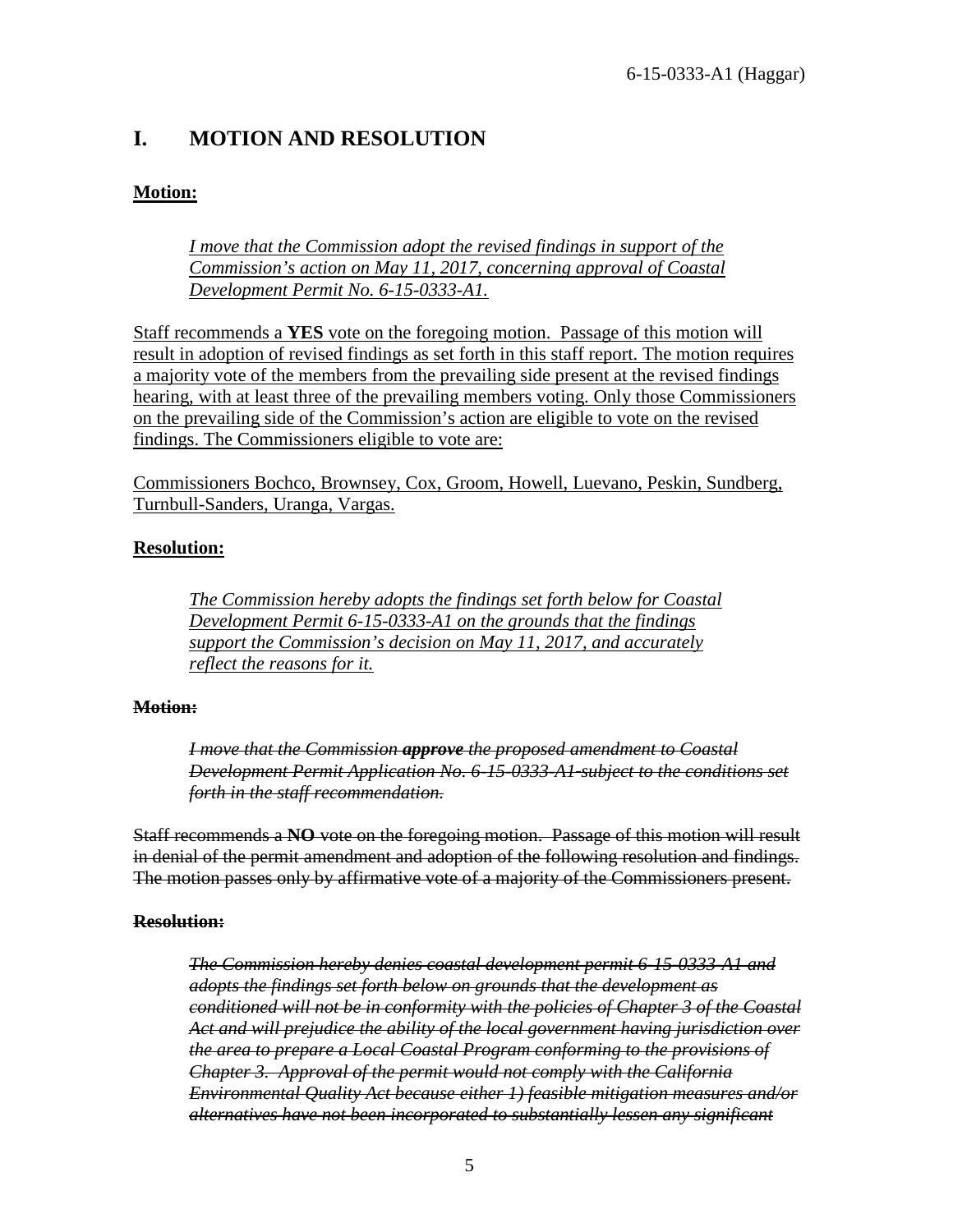*adverse effects of the development on the environment, or 2) there are further feasible mitigation measures or alternatives that would substantially lessen any significant adverse impacts of the development on the environment.* 

# <span id="page-5-0"></span>**II. SPECIAL CONDITIONS**

This permit is granted subject to the following special conditions:

NOTE: Appendix A, attached, includes all standard and special conditions that apply to this permit, as approved by the Commission in its original action and modified and/or supplemented by all subsequent amendments, including this amendment no. 6-15-0333-A1. All of the Commission's adopted special conditions and any changes in the project description proposed by the applicant and approved by the Commission in this or previous actions continue to apply in their most recently approved form unless explicitly changed in this action. New conditions and modifications to existing conditions imposed in this action on amendment no. 6-15-0333-A1 are shown in the following section in double strikeout/double underline format. Within Appendix A, changes to the previously approved special conditions are shown in strikeout/underline format. This will result in one set of adopted special conditions.

### 1. **Revised Final Plans.**

PRIOR TO ISSUANCE OF THE COASTAL DEVELOPMENT PERMIT, the applicant shall submit for review and written approval by the Executive Director, final plans approved by the City of Chula Vista that are in substantial conformance with the plans received by Gary Engineering on November 16, 2016 April 20, 2015, but revised to include the following:

A. No tall, freestanding pole signs shall be allowed.

The applicant shall undertake development in accordance with the approved plans. Any proposed changes to the approved plans shall be reported to the Executive Director. No changes to the plans shall occur without a Coastal Commission-approved amendment to this coastal development permit unless the Executive Director determines that no amendment is legally required.

| 2. | [Special Condition No. 2 of CDP No. 6-15-0333 remains unchanged and in effect] |
|----|--------------------------------------------------------------------------------|
| 3. | [Special Condition No. 3 of CDP No. 6-15-0333 remains unchanged and in effect] |
| 4. | [Special Condition No. 4 of CDP No. 6-15-0333 remains unchanged and in effect] |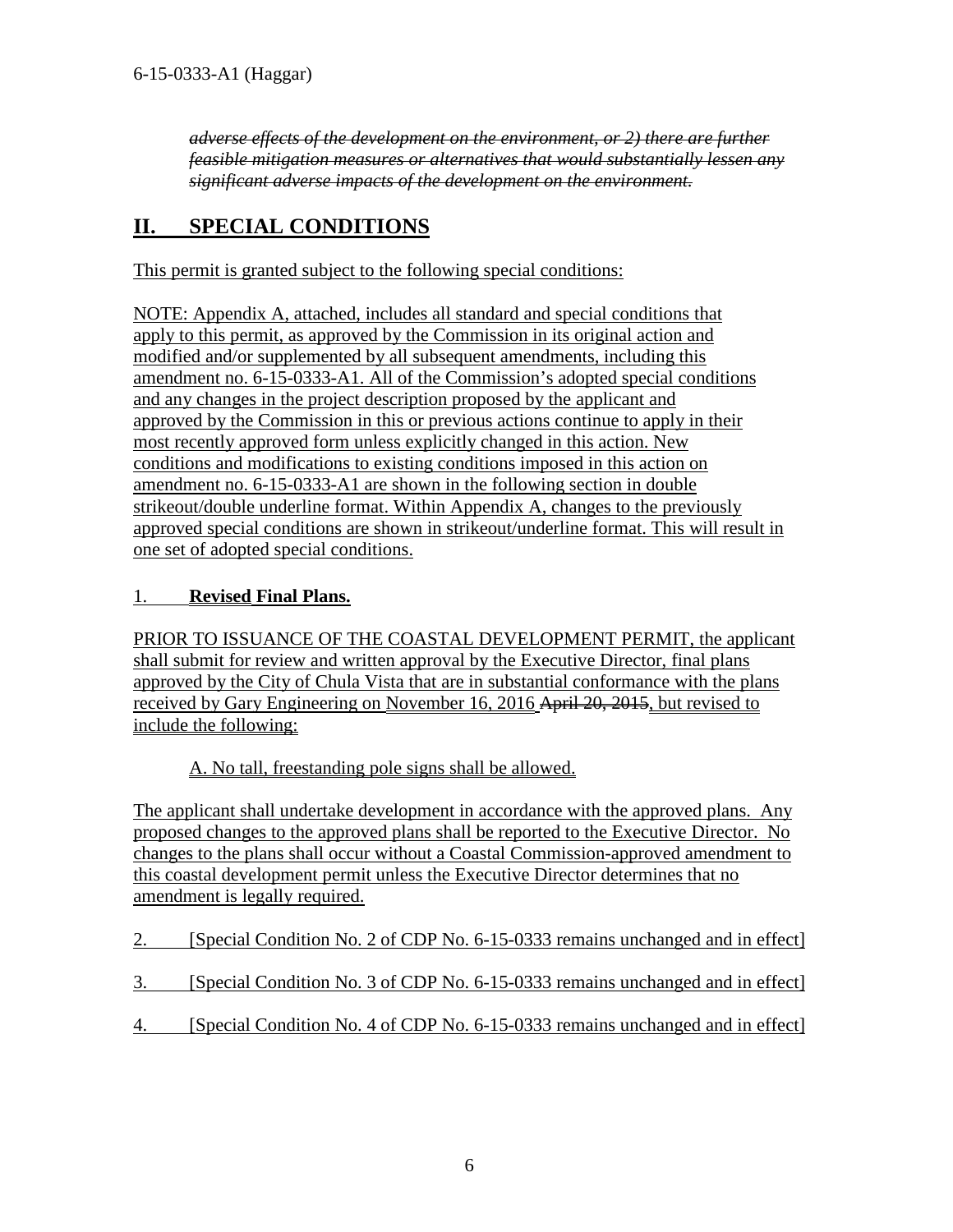### 5. **Sign Program.**

PRIOR TO ISSUANCE OF THE COASTAL DEVELOPMENT PERMIT, the applicant shall submit to the Executive Director for review and written approval, a comprehensive sign program approved by the City of Chula Vista, documenting that only monument signs, not to exceed eight (8) feet in height, or façade signs are proposed. No tall, freestanding pole or roof signs shall be allowed.

The applicant shall undertake development in accordance with the approved program. Any proposed changes to the approved plans shall be reported to the Executive Director. No changes to the plans shall occur without a Coastal Commission-approved amendment to this coastal development permit unless the Executive Director determines that no amendment is legally required.

### 6. PRIOR TO ISSUANCE OF THIS COASTAL DEVELOPMENT PERMIT

AMENDMENT (6-15-0333-A1), the applicant shall submit to the Executive Director for review and approval documentation demonstrating that the landowner has executed and recorded against the parcel(s) governed by this permit amendment a deed restriction, in a form and content acceptable to the Executive Director: (1) indicating that, pursuant to this permit amendment, the California Coastal Commission has authorized development on the subject property, subject to terms and conditions that restrict the use and enjoyment of that property; and (2) imposing the Special Conditions of this permit amendment, as covenants, conditions and restrictions on the use and enjoyment of the Property. The deed restriction shall include a legal description of the entire parcel or parcels governed by this permit amendment. The deed restriction shall also indicate that, in the event of an extinguishment or termination of the deed restriction for any reason, the terms and conditions of this permit amendment, shall continue to restrict the use and enjoyment of the subject property so long as either this permit or the development it authorizes, or any part, modification, or amendment thereof, remains in existence on or with respect to the subject property.

# **III H. FINDINGS AND DECLARATIONS**

# <span id="page-6-0"></span>**A. AMENDMENT PROJECT DESCRIPTION**

The subject site is currently developed with a gas station, car wash, and an approximately 4,000 sq. ft. foodmart/restaurant building. The existing restaurant building is 20 feet high, and the canopy over the gas station is approximately 20 feet high. The proposed amendment would allow construction of a 20-foot tall, 750 sq. ft. decorative tower addition on top of the eastern portion of the existing food mart/restaurant building and installation of a new 45-foot tall, freestanding pole sign located on the northeastern portion of the property (Exhibit  $2 \& 3$ ).

The subject site is located in the southern portion of the City of Chula Vista, just west of Interstate 5, approximately 500 feet inland of San Diego Bay and the South San Diego Bay salt ponds [\(Exhibit 1\)](https://documents.coastal.ca.gov/reports/2017/9/W16a/W16a-9-2017-exhibits.pdf). The area is within the boundaries of the City of Chula Vista as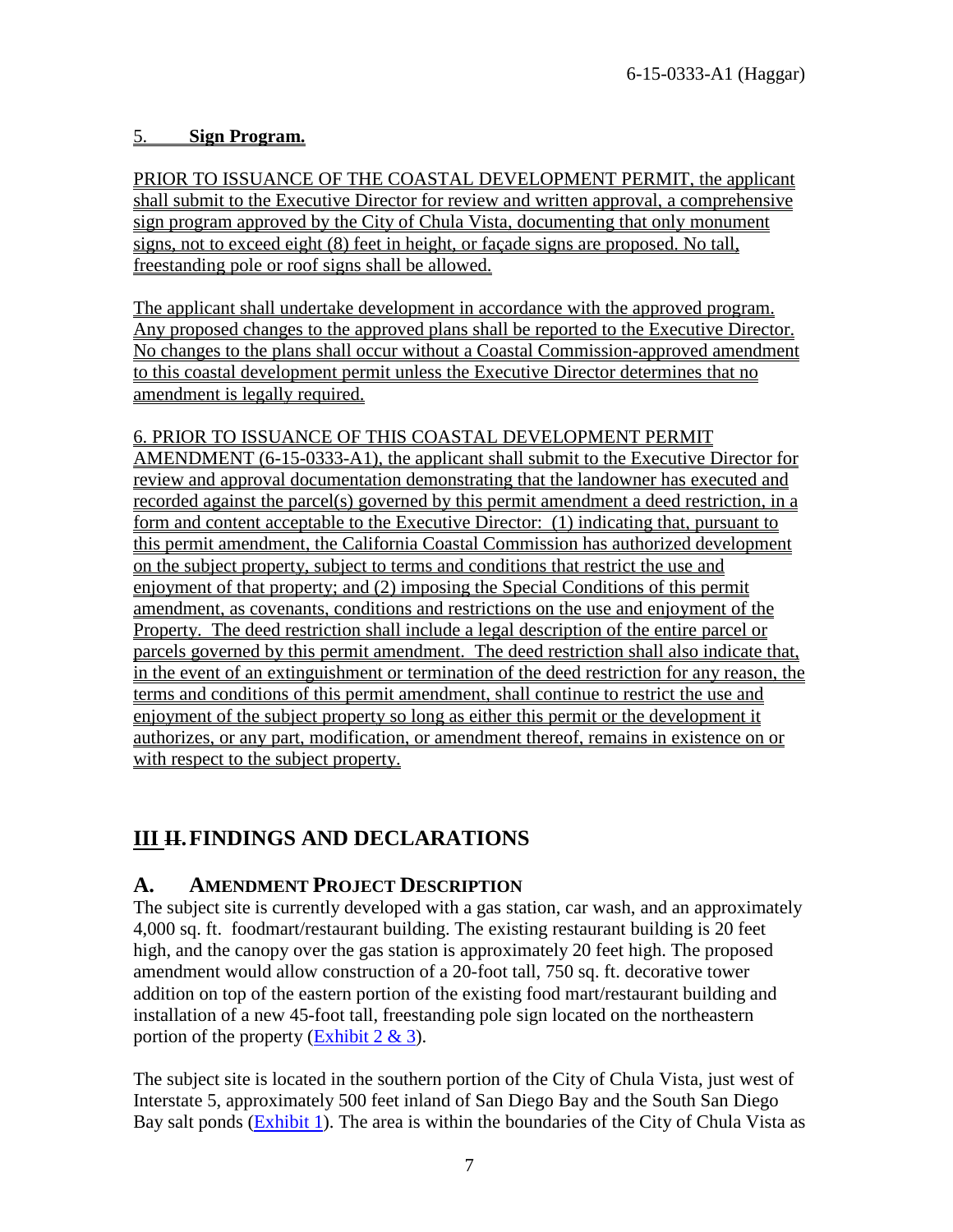a result of the 1985 Montgomery Annexation, but is not part of the City's certified LCP. It is assumed that the City's certified LCP will eventually be amended to include this area; until that time, Chapter 3 of the Coastal Act is the standard of review.

# <span id="page-7-0"></span>**B. ORIGINAL PROJECT DESCRIPTION/HISTORY**

Development of the subject site was first approved on November 4, 2011 under CDP No. 6-11-60. This CDP allowed for the construction of an approximately 5,200 sq. ft., 6 island gas station, car wash, and food mart/restaurant building on a vacant lot. At that time, the applicant was proposing to include the same 20-foot tall, 750 sq. ft. decorative tower element on the restaurant building that is the subject of this amendment, resulting in a 40-foot tall building. The applicant had originally included construction of a freestanding pole sign as well, but after discussions with staff, the applicant removed this element from the project.

The Commission approved the development with special conditions requiring the project to be redesigned to remove the 20-foot high tower such that no portion of the building would be over 20 feet in height. In its approval, the Commission found that even at 20 feet in height, the proposed new buildings would encroach into existing public views of San Diego Bay, but because the structures on the site had been sited in a manner such that direct view blockage would be limited, these impacts could be minimized to a level less than significant with conditions requiring establishment of a view corridor where structures and landscaping are limited. However, the 40-foot high decorative tower element proposed was found to be out of scale and inconsistent with the character of the community, which then and now consists of one- and two-story buildings. Further, given that there are many vacant lots in the area surrounding the subject site, the Commission found that it would set an adverse precedent for future development to allow development on this site with the bulk, scale, and height of a 40-foot high tower. The Commission determined that only as revised to limit the height of the building to 20 feet and proposed landscaping in the northern portion of the site to no higher than 5 feet, could the project be found consistent with the visual protection policies of the Coastal Act. To further protect visual quality, the permit also limited signage on the site to only monument signs, not to exceed eight feet in height, or facade signs. No tall, freestanding pole or roof signs were allowed.

A one-year time extension (CDP No. 6-11-60-E1) was granted in November 2013, but the permit subsequently expired on November 4, 2014.

In 2015, the applicant applied for a new permit and proposed the same development that was previously approved by the Commission, including a revised project design that conformed to the Commission's prior conditions of approval (CDP No. 6-15-0333). This permit allowed for the construction of a 20-foot high canopy and 4,435 sq. ft. gas station, with a 1,000 sq. ft. car wash and a 20-foot high, 4,000 sq. ft. food mart/restaurant building. The Commission found that because the building height would not exceed 20 feet, and no freestanding pole signs or other signs exceeding eight feet in height were proposed, the project could be found consistent with the visual protection policies of the Coastal Act. While the underlying permit includes a special condition requiring the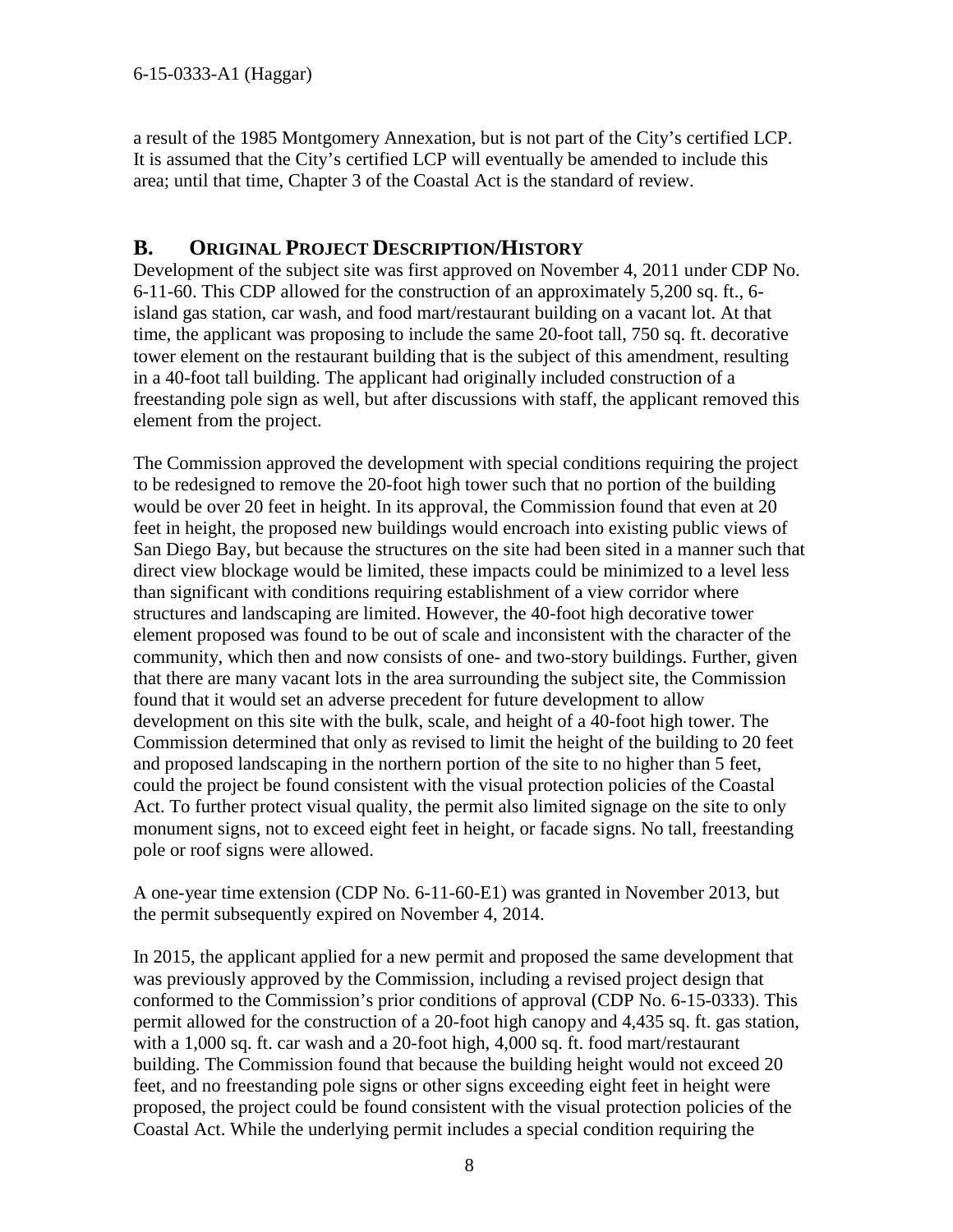submittal of final plans, it does not explicitly limit the maximum allowed height of the building because the project as proposed would not exceed 20 feet in height. The permit was released and the development was constructed in 2016.

# <span id="page-8-0"></span>**C. SCENIC AND VISUAL QUALITY**

Section 30251 of the Coastal Act states:

*The scenic and visual qualities of coastal areas shall be considered and protected as a resource of public importance. Permitted development shall be sited and designed to protect views to and along the ocean and scenic coastal areas, to minimize the alteration of natural landforms, to be visually compatible with the character of surrounding areas,…* 

The certified Chula Vista Bayfront Master Plan LCP, certified by the Commission in 2012, states:

#### *19.85.005 Sign regulations.*

*The size, location, and design of all signs in the LCP Planning Area shall be subject to the following:* 

*A. No freestanding sign shall be greater than eight feet in height and signs shall be subject to the regulations of Chapter 19.60 CVMC, Signs, incorporated herein by reference, unless modified by the provisions of this Bayfront Specific Plan.* 

The subject site is located at the southwestern corner of the on-ramp to Interstate 5 (I-5) and Palomar Street. It is located well above freeway elevation and most development on the site is not visible from the freeway. The Palomar Street bridge crossing over I-5 (just northeast of the site) is a high point in the vicinity. From west of I-5, the overcrossing and the intersection with the southbound I-5 off-ramp, and the northbound I-5 on-ramp, there are existing brief but expansive views across the northern portion of the subject site of the bay, the salt ponds and the historic South Bay Western Salt Works building and its salt "mountains." [\(Exhibit 4\)](https://documents.coastal.ca.gov/reports/2017/9/W16a/W16a-9-2017-exhibits.pdf)

#### **Direct View Blockage**

In its approval of the original project, the Commission acknowledged that some existing views of the Western salt works facilities and San Diego Bay would inevitably be impacted by development of the site. However, the siting of the buildings and canopy minimized those impacts. The bay views are primarily across the northern portion of the site, and the development was designed so that the bulk of the structures are located on the southern portion of the lot. Some unobstructed bay views still exist across the northernmost portion of the site, and some views towards the bay also remain under the existing 20-foot high gas station canopy.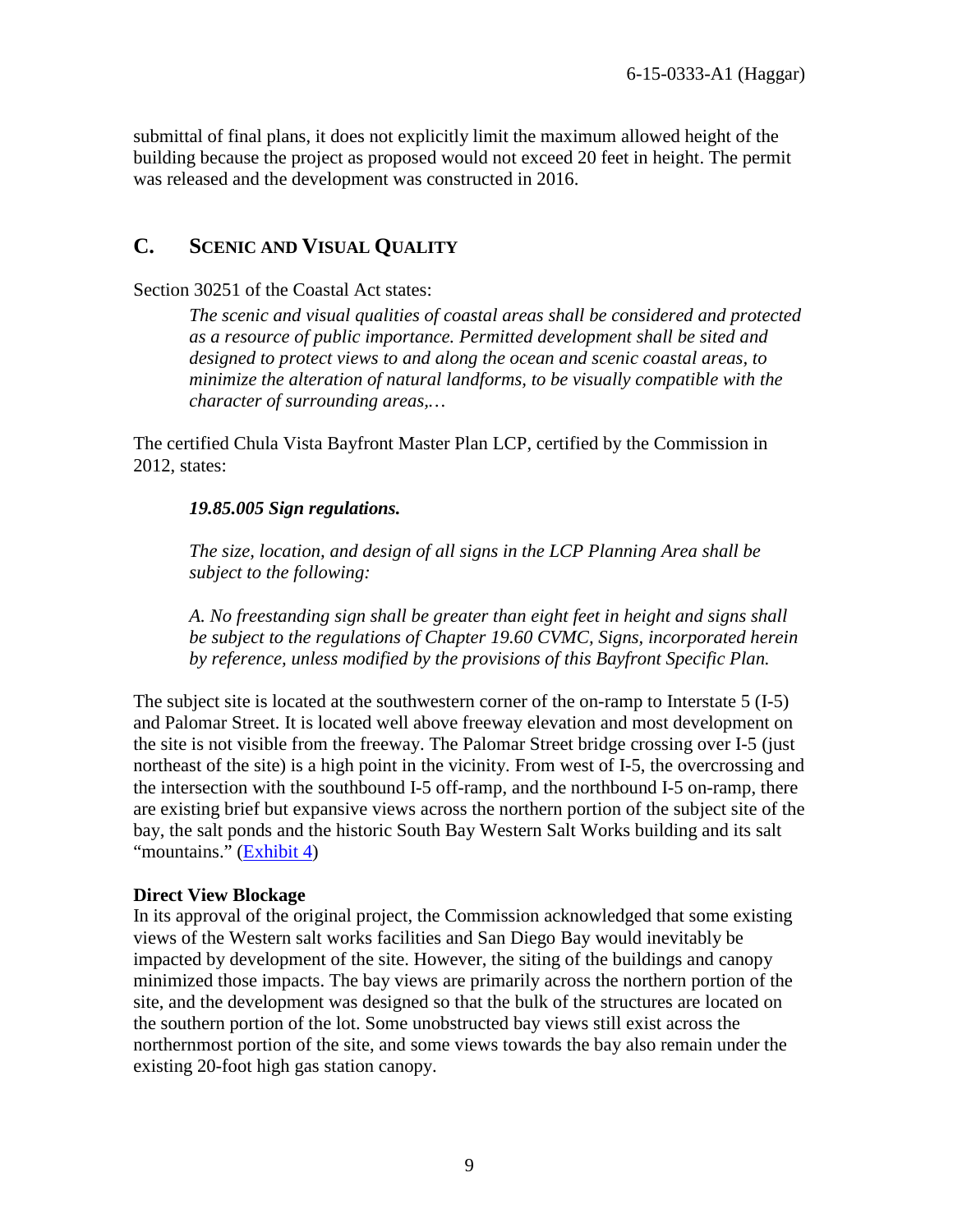Thus, the siting of the existing development minimizes direct encroachment on bay views to the extent feasible. To further protect and preserve views across the site from the sidewalk and public streets, conditions on the existing permit establish a view corridor along the northern portion of the site and limit vegetation within the view corridor to plants maintained at a height of no more than five feet. [\(Exhibit 6\)](https://documents.coastal.ca.gov/reports/2017/9/W16a/W16a-9-2017-exhibits.pdf) The applicant asserts that views across the subject site are interrupted by a series of elements, "including but not limited to existing buildings, trees, and topography," and thus, views across the site are not worthy of protection. However, the Commission's previous action both identified the views across the site as valuable and acknowledged that the approved development would block some of the views across the then-vacant site. In order to minimize the impacts the development would have on public views, the Commission required that the tower element be removed, that a view corridor be established and protected across the site, and that signage be limited to monument signs no greater than 8 feet in height.

In terms of the subject amendment, while the proposed tower addition and freestanding pole sign would not block water views of the bay, the tower would block views of the historic Western Salt Works building and adjacent salt "mountains." [\(Exhibit 4\)](https://documents.coastal.ca.gov/reports/2017/9/W16a/W16a-9-2017-exhibits.pdf) While the applicant contends that the proposed tower addition will not block views of the Salt Works building, views of the building are expected to be blocked by the tower addition as shown on Exhibit 7. Exhibit 7 depicts a rough approximation of the expected view blockage and shows how existing views of the building and associated salt "mountains" are expected to be impacted. The applicant has indicated that the design of the proposed tower addition was required by the City of Chula Vista (in its approval of the original development, before the project was revised and constructed consistent with the Commission's action) to suggest the form of the Western Salt Works building and to help offset the loss of views of the actual Salt Works building resulting from the proposed construction. In the City's approval of the tower associated with the original project, City staff indicated that the design represents an attempt to incorporate building elements that express the history of the area. The City also stated that the building tower incorporates and preserves the history of the area and contributes to fulfilling the vision of the Chula Vista General Plan, which calls for the incorporation of elements related to the historical architecture and structures in the area. The City previously indicated that the site is considered a gateway to the city and requires the incorporation of landmark architectural elements.

The Western Salt Works is an iconic facility that has been located on south San Diego Bay since the 1870s. Both the building and the salt "mountains" are important features of the community, and preserving views of the Salt Works operations is important for preserving the scenic and visual quality of the area. A building design that echoes some of the features of the Salt Works is a poor substitute for preserving views of the facility itself. The City approved the existing structure in its current form and is not requiring construction of the proposed tower or sign; however, if further "landmark architectural elements" are desired, they should be ones that do not require blocking views of the historical architecture and structures in the area. In addition, t<sub>The</sub> Commission agrees the site is a gateway to the bayfront, and as such, it is critical that development on it consider and protect existing bay views. However, on this particular site, the critical views are the unobstructed bay views across the northern portion of the site in the established view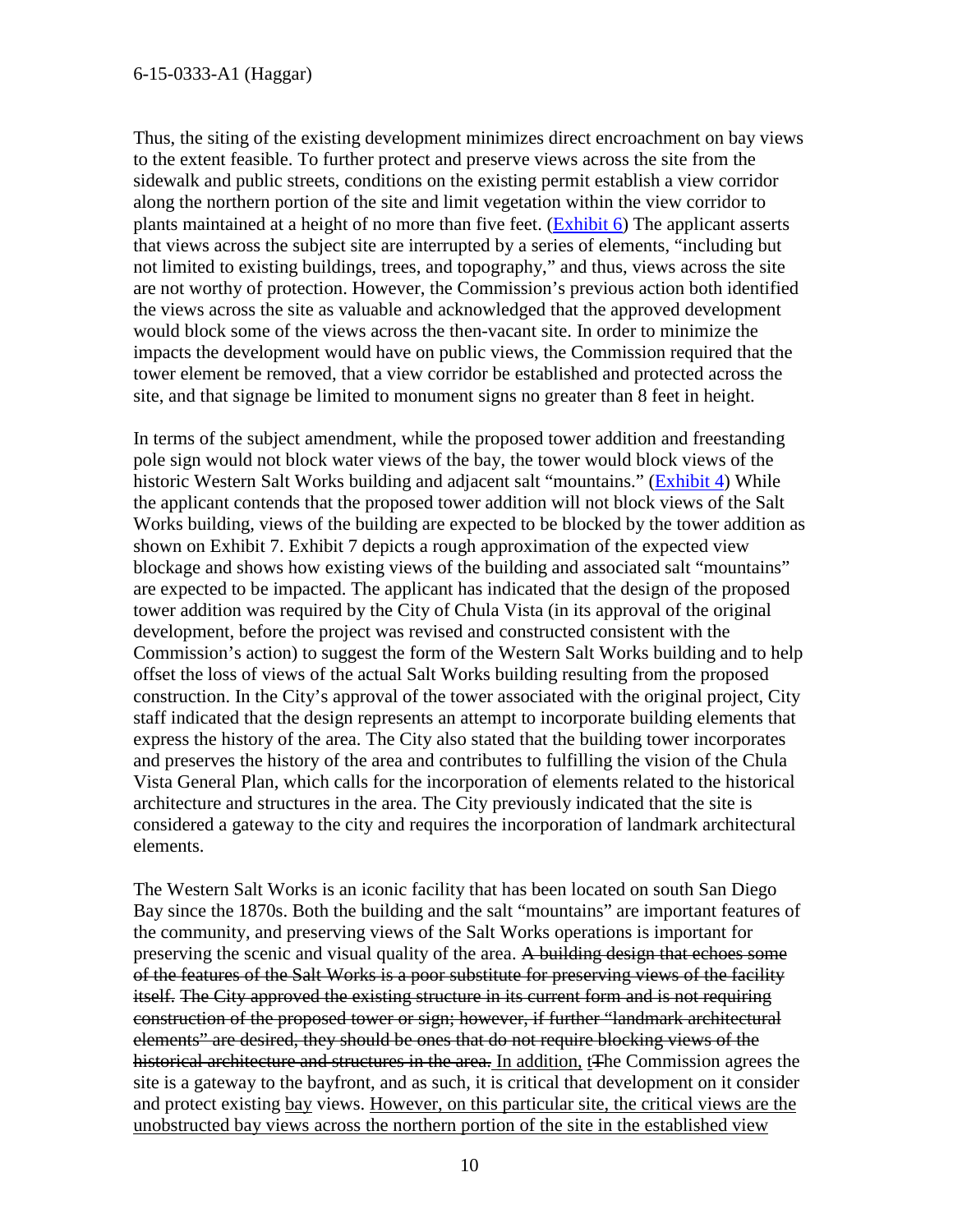corridor. The proposed tower addition located on the southern portion of the site would not impact those views. Therefore, the Commission finds that because the tower is sited outside of the view corridor, the tower addition will minimize impacts on views to the maximum extent feasible.

#### **Bulk, Scale, and Community Character**

The proposed amendment would allow construction of a 20-foot high, 750 sq. ft., barnshaped tower on top of the existing 20-foot high food mart/restaurant building, increasing the total building height to 40 feet. As noted, it would be identical to the tower that was proposed but not permitted under CDP No. 6-11-60. The tower would be entirely decorative signage, and would not have any usable internal floor area. The project is intended to make the existing gas station and associated commercial uses more visible, as the proposed tower would be the tallest structure in the vicinity, and could potentially be used as a surface for highly visible signage.

The subject site is located south of Palomar Street between Interstate 5 and the salt ponds in an area known as the Montgomery Area, a formerly unincorporated community of San Diego County that the City of Chula Vista annexed in 1985. The area was previously zoned in the County of San Diego as Limited Impact Industrial (M-52) and designated for Mixed-Use Commercial in the County LCP, which was approved by the Commission but never became effectively certified. The area is planned for mixed commercial uses in the City's General Plan; however, the area has never been incorporated into the City's LCP.

The area is currently characterized by a mix of commercial, residential, and industrial uses, with a number of vacant lots. According to the City, the neighborhood has changed over time due to the construction of I-5 from a predominately residential neighborhood with a few businesses, to a transitional area of mixed commercial, industrial, and older single-family residential uses. Most of the existing development in the area south of Palomar Street and west of I-5 is low-scale, one or two stories in height. Thus the pattern of development for the region is historically much less than 40 feet in height.

Just across the street, the area north of Palomar Street is within the City's permit jurisdiction and is covered by the Bayfront Master Plan LCP. The existing LCP allows for heights of up to 44 feet north of Palomar Street. However At this time, this area is mostly already developed with newer warehouse/retail buildings approximately 20 feet in height.

Through the amendment application process, the applicant has pointed to the "Grainger" building as evidence of a Commission-approved building in this area approved over 20 feet high (CDP No. 6-96-11). This building is located just north of Palomar Street, west of the subject site, and along the bayfront at 1150 Bay Boulevard. The existing Grainger building was approved by the Commission in 1996 with a height of 30 feet. However, the area north of Palomar Street is a traditionally industrial area that has historically included other large structures and industrial uses such as the South Bay power plant. In contrast, the subject area south of Palomar Street has been developed with mostly low-scale, one and two-story structures and is more sensitive to development because of its immediate adjacency to the Salt Works and salt mountains, as well as the bay.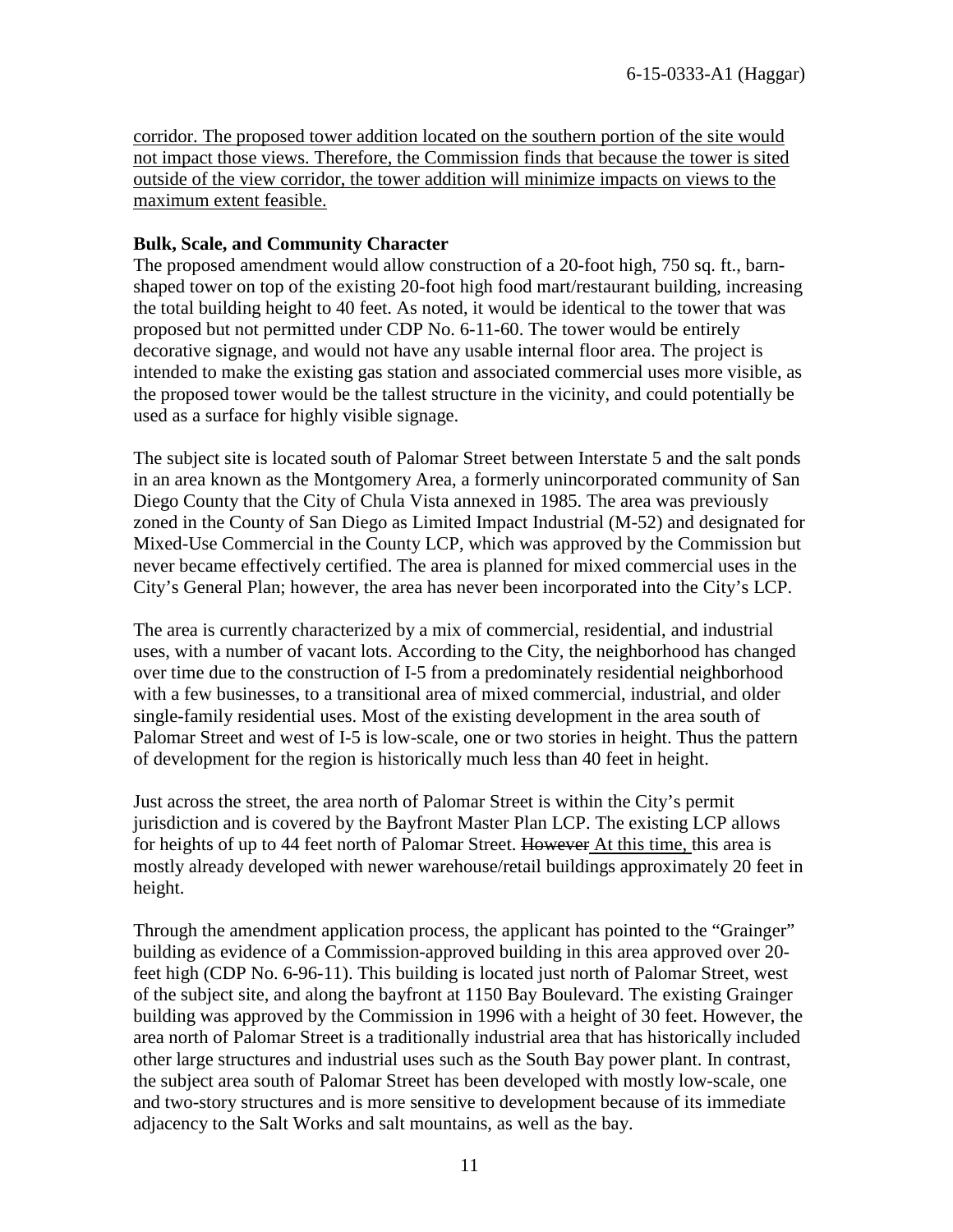Another distinction between the subject proposal and the Grainger building is that the additional height of the Grainger building was based on functionality of the permitted use, as the building is a large industrial warehouse with an interior mezzanine. As previously discussed, the proposed tower is a non-functional decorative sign element. The existing gas station can could continue to function and is functioning without the proposed tower and freeway sign. As discussed in more detail below under **Signage**, the applicant has suggested that the business is not as successful as it could be without these elements, and thus, they are necessary for the functioning of the site. However, while every commercial business would like to enjoy the competitive advantage of having the highest, most prominent building in the area, allowing exceptions to the general pattern of development on a case-by-case basis may result in a pattern of development that is not consistent with maintaining the visual quality and compatibility of a community.

However, in this particular case, allowing construction of the proposed tower would not significantly impact community character. While the building is visible from I-5, because of the topography of the area, the site sits somewhat below Palomar Street elevation, lessening the impact the proposed additional height would have on neighboring areas.

The area south of Palomar Street appears to be ripe for redevelopment, with many older buildings and vacant lots. The subject site was one of the first sites to be redeveloped in many years. Thus, it is important to ensure that visual quality and community character are prioritized when considering new development. As the Commission noted in both its 2011 and 2015 findings, if it is the City's intention to allow exceptions to the general pattern of low-profile structures in this area for various architectural features, then it should develop land use plan policies for certification by the Commission that establish guidelines and parameters for view preservation, bulk and scale, and community character that describe when, where, and what variations from typical height requirements may be permitted. At this time, In the absence of these constraints and considerations, allowing a this particular 40-foot high tower would not set an adverse precedent for development in the region, and could prejudice the ability of the City to adopt a Land Use plan for the subject area. because the site is topographically distinct in such ways as to limit any negative impacts associated with the proposed height and the tower has been sited so as to not block views of the bay.

The area south of Palomar Street appears to be ripe for redevelopment, with many older buildings and vacant lots. The subject site was one of the first sites to be redeveloped in many years, and the development on this site could establish the pattern for future redevelopment of the region. Thus, it is important to ensure that visual quality and community character are prioritized when considering new development. Given the prime location between I-5 and the bay, the existing bay views in the region, and the existing pattern of development, the Commission finds that the appropriate scale of development on the subject site and the surrounding area is lower-profile structures that preserve open sky and water views.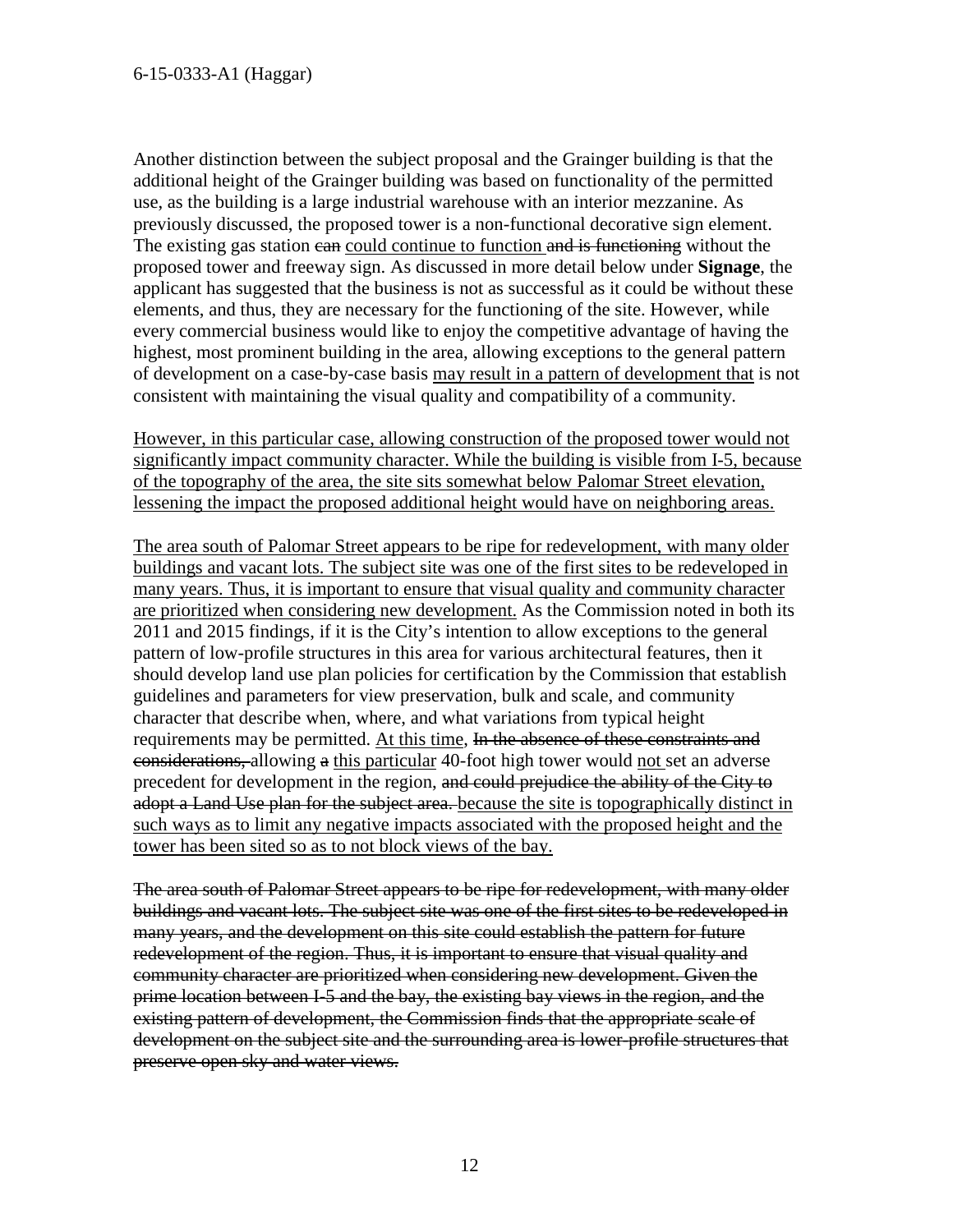#### **Signage**

In addition to being one of the tallest structures in the area, the new tower would effectively function as a 40-foot high façade sign. Allowing non-functional design elements with commercial signage is contrary to the intent of the Commission's sign policies, which is to limit large signs in scenic coastal areas, particularly where they would block views of the bay (or in this case a historic structure associated with the bay). The Commission had and still has concerns that the "historical element" approach could be, and has been used in this case, to create "architectural features" that are essentially large billboards for commercial signage.

In addition to the new tower, the amendment would allow installation of a 45-foot high freestanding pole sign. While the existing building is visible from the freeway, it is not visible until past the Palomar Street north or southbound off-ramps. The applicant states that since the gas station opened on July 1, 2016, it has drawn considerably less business than anticipated because of the lack of visibility from the freeway and Palomar Street east of I-5. This lack of visibility has also prevented the applicant from attracting a restaurant tenant for the site. Therefore, the applicant contends that the pole sign and tower addition are necessary for the viability of the business to direct motorists to the subject site, and has provided visual simulations of the proposed freeway sign [\(Exhibit 5\)](https://documents.coastal.ca.gov/reports/2017/9/W16a/W16a-9-2017-exhibits.pdf). These simulations indicate that the freestanding pole sign will be visible from the I-5 offramps (both north and south bound); however, they do not show how the sign would be visible from the area of the freeway before the offramp, which is necessary if a motorist is going to have time to exit the freeway. The pole sign would be visible from Palomar Street, east of the I-5, where additional gas stations currently exist. These simulations also demonstrate just how incompatible a tower sign and freestanding pole sign would be in this area.

However, the restrictions on signage were in place when the applicant undertook development. The Commission has traditionally restricted the size, number, and extent of commercial and industrial signage to avoid adverse visual impacts. Throughout San Diego County, including Chula Vista, most jurisdictions limit commercial signage in the Coastal Zone to only façade signs and monument signs less than 8 feet in height. As noted above, the subject site is not located within the area covered by the Bayfront Master Plan LCP, but the plan does apply to the area north of Palomar Street, immediately across the street to the north of the subject site and in that area, freestanding pole signs greater than eight feet would not be permitted. The applicant asserts that there are other buildings in the "same general area of the subject property" that have freestanding pole signs and has noted several specific sites. However, the Shell station at 1128 S 28th Street is approximately nine miles away and the Chevron station located at 3774 (not 374 as stated in the applicant's May 4 letter) Main Street is also approximately nine miles from the subject site. The Good Nite Inn is not "within a mile of the subject property" as the applicant states, but is almost three miles away, and its sign is a nonconforming structure inconsistent with the certified LCP. Lastly, the Arco station at 2209 Coronado Avenue is two miles south of the site and is not in the Coastal Zone. Therefore, there are no similar freeway signs in the Coastal Zone in Chula Vista at this time, and allowing the subject sign to go forward would likely result in a request for others, both in and out of the Coastal Zone. For example, there is an existing gas station on the east side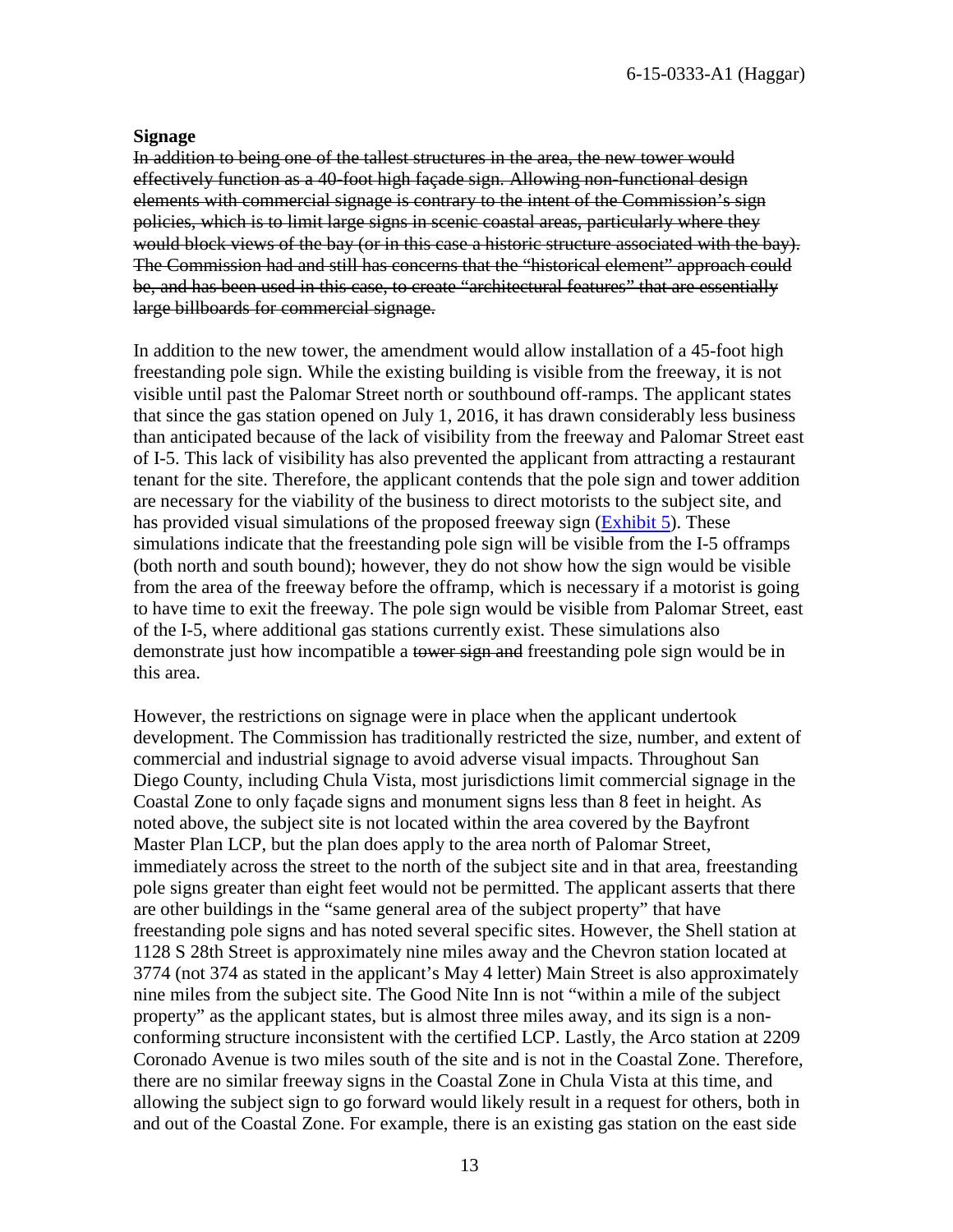of the freeway, just north side of Palomar Street that does not have a freeway sign at this time; allowing a new freeway sign for the subject business could result in surrounding businesses requesting the same to remain competitive, resulting in the proliferation of freeway signs.

The applicant has also noted that the Chula Vista Bayfront Specific Plan allows tall structures of up to 200 feet. However, that particular area of the City is a planned downtown-like environment and policies have been developed to allow higher structures while still maintaining public views. In addition, freeway signs are prohibited in that area and allowing the subject sign would be a significant departure for the region.

Furthermore, there are additional ways to attract motorists to the gas station without the construction of the tower addition or freestanding pole sign; visibility of the physical building is not the only way for motorists to find the gas station. Today, many motorists find businesses through the use of maps and other applications on their mobile devices or in their cars. In addition, the applicant has indicated that it may be possible to secure a Caltrans Specific Service (Business Logo) Sign along the freeway advertising the gas station. The applicant states that there is an approximate wait time of three years, which is unacceptable for the viability of the business.

In summary, the proposed amendment would result in a large, decorative tower sign and freestanding pole sign that is incompatible with the surrounding community character, would cause direct impacts to scenic resources, would be inconsistent with intent of the City's LCP in terms of signage, and would set an adverse precedent for the construction of freeway signs. Therefore, the Commission finds that the proposed project is not the can only be found to be consistent with the visual resource protection policies of the Coastal Act as conditioned by Special Condition 1 to remove the freestanding pole sign from the project description and final project plans., and must be denied. In addition, the Commission imposes Special Condition 5 which requires the submittal of a signage plan that depicts all signage proposed for the site and also does not include any freestanding pole signs or monument signs greater than 8 feet in height. Lastly, Special Condition 6 requires recordation of the permit conditions against the property to ensure future property owners are aware of the above mentioned protections and conditions.

# <span id="page-13-0"></span>**D. LOCAL COASTAL PLANNING**

Section 30604(a) also requires that a coastal development permit shall be issued only if the Commission finds that the permitted development will not prejudice the ability of the local government to prepare a Local Coastal Program (LCP) in conformity with the provisions of Chapter 3 of the Coastal Act. In this case, such a finding can cannot be made.

The subject site is located within the City of Chula Vista, which has a certified local Coastal Program. This site was previously within the County of San Diego's County Islands segment Local Coastal Program jurisdiction, but it is now within the boundaries of the City of Chula Vista as a result of the 1985 Montgomery Annexation, however, it has never been incorporated into the City's certified LCP. It is assumed that eventually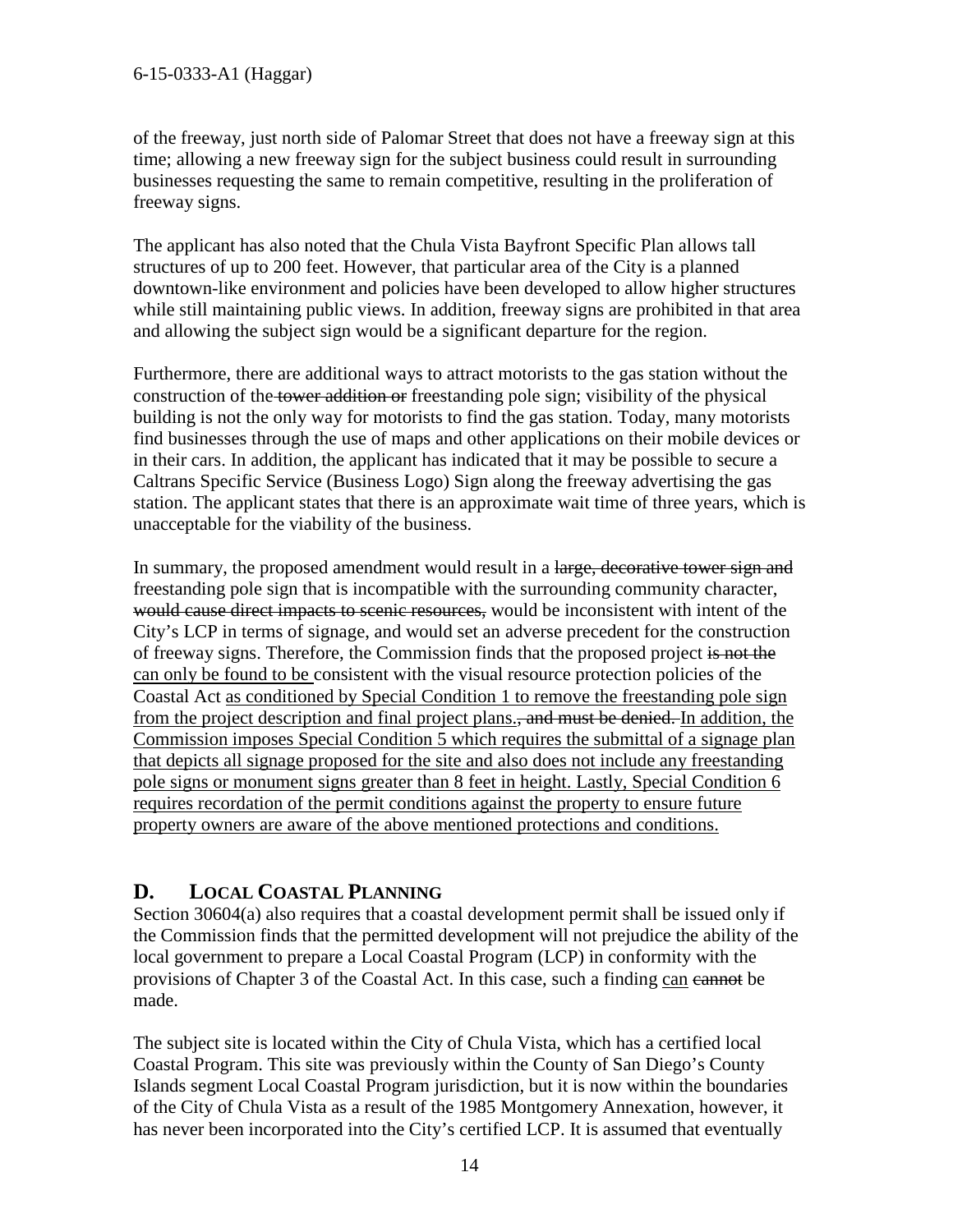the City's certified LCP will be amended to include this area. Until that time, Chapter 3 of the Coastal Act is the standard of review.

As described above, approval of the proposed amendment, including the freestanding pole sign, would be inconsistent with the Chapter 3 policies of the Coastal Act, as the proposed new tall structures would be incompatible with the character of the surrounding community, would not protect views or visual quality, and as such, could Only as conditioned to remove the freestanding pole sign, would the amendment not prejudice the ability of the City of Chula Vista to complete a certifiable local coastal program. The alternative of keeping the existing gas station in its current form is feasible and would avoid these impacts. Therefore, the amendment must be denied.

### <span id="page-14-0"></span>**E. CALIFORNIA ENVIRONMENTAL QUALITY ACT**

Section 13096 of the Commission's Code of Regulations requires Commission approval of Coastal Development Permits to be supported by a finding showing the permit amendment, as conditioned, to be consistent with any applicable requirements of the California Environmental Quality Act (CEQA). Section 21080.5(d)(2)(A) of CEQA prohibits a proposed development from being approved if there are feasible alternatives or feasible mitigation measures available which would substantially lessen any significant adverse effect which the activity may have on the environment. The City of City of Chula Vista found that the proposed amendment would be covered by the original project's Mitigated Negative Declaration from February 2011.

The Coastal Commission's review and analysis of land use proposals has been certified by the Secretary of Resources as being the functional equivalent of environmental review under CEQA. The preceding coastal development permit findings in this staff report have discussed the relevant coastal resource issues with the proposal, and identify alternatives that avoid and/or lessen the adverse impacts to said resources. The Commission incorporates these findings as if set forth here in full. As conditioned, tThe proposed project would not may result in unmitigated adverse environmental impacts to public access and public recreation. Therefore, the Commission finds that the proposed project is not the least environmentally-damaging feasible alternative and is not consistent with the requirements of CEQA.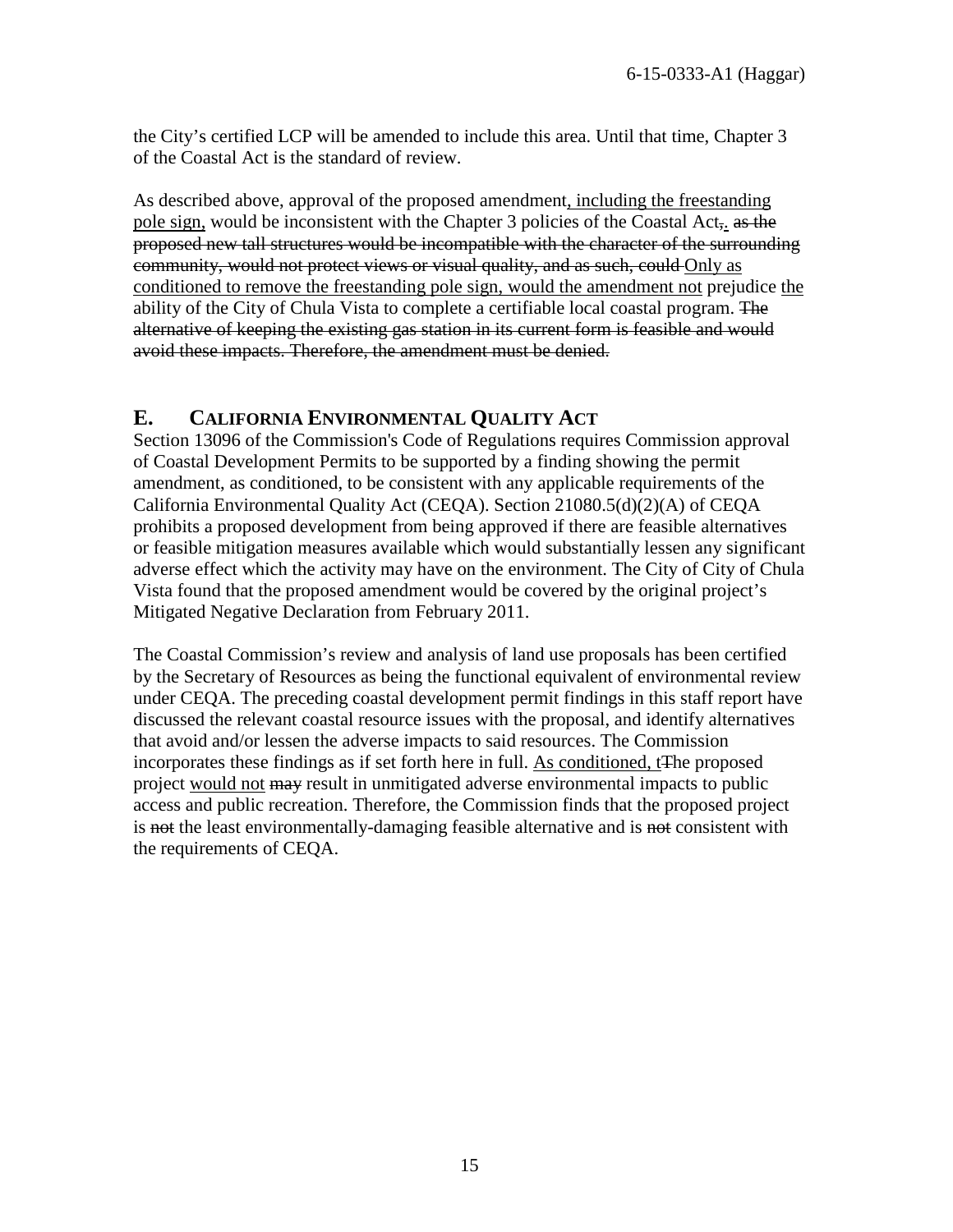### Appendix A – Conditions of Approval

#### Permit No. 6-15-0333

# **II. STANDARD CONDITIONS**

- 1. **Notice of Receipt and Acknowledgment**. The permit is not valid and development shall not commence until a copy of the permit, signed by the permittee or authorized agent, acknowledging receipt of the permit and acceptance of the terms and conditions, is returned to the Commission office.
- 2. **Expiration.** If development has not commenced, the permit will expire two years from the date on which the Commission voted on the application. Development shall be pursued in a diligent manner and completed in a reasonable period of time. Application for extension of the permit must be made prior to the expiration date.
- 3. **Interpretation.** Any questions of intent of interpretation of any condition will be resolved by the Executive Director or the Commission.
- 4. **Assignment.** The permit may be assigned to any qualified person, provided assignee files with the Commission an affidavit accepting all terms and conditions of the permit.
- 5. **Terms and Conditions Run with the Land.** These terms and conditions shall be perpetual, and it is the intention of the Commission and the permittee to bind all future owners and possessors of the subject property to the terms and conditions.

# **III. SPECIAL CONDITIONS**

This permit is granted subject to the following special conditions:

### 1. **Final Plans.**

#### **PRIOR TO ISSUANCE OF THE COASTAL DEVELOPMENT PERMIT**, the applicant shall submit for review and written approval by the Executive Director, final plans approved by the City of Chula Vista that are in substantial conformance with the plans received by Gary Engineering on April 20, 2015.

The applicant shall undertake development in accordance with the approved plans. Any proposed changes to the approved plans shall be reported to the Executive Director. No changes to the plans shall occur without a Coastal Commission approved amendment to this coastal development permit unless the Executive Director determines that no amendment is legally required.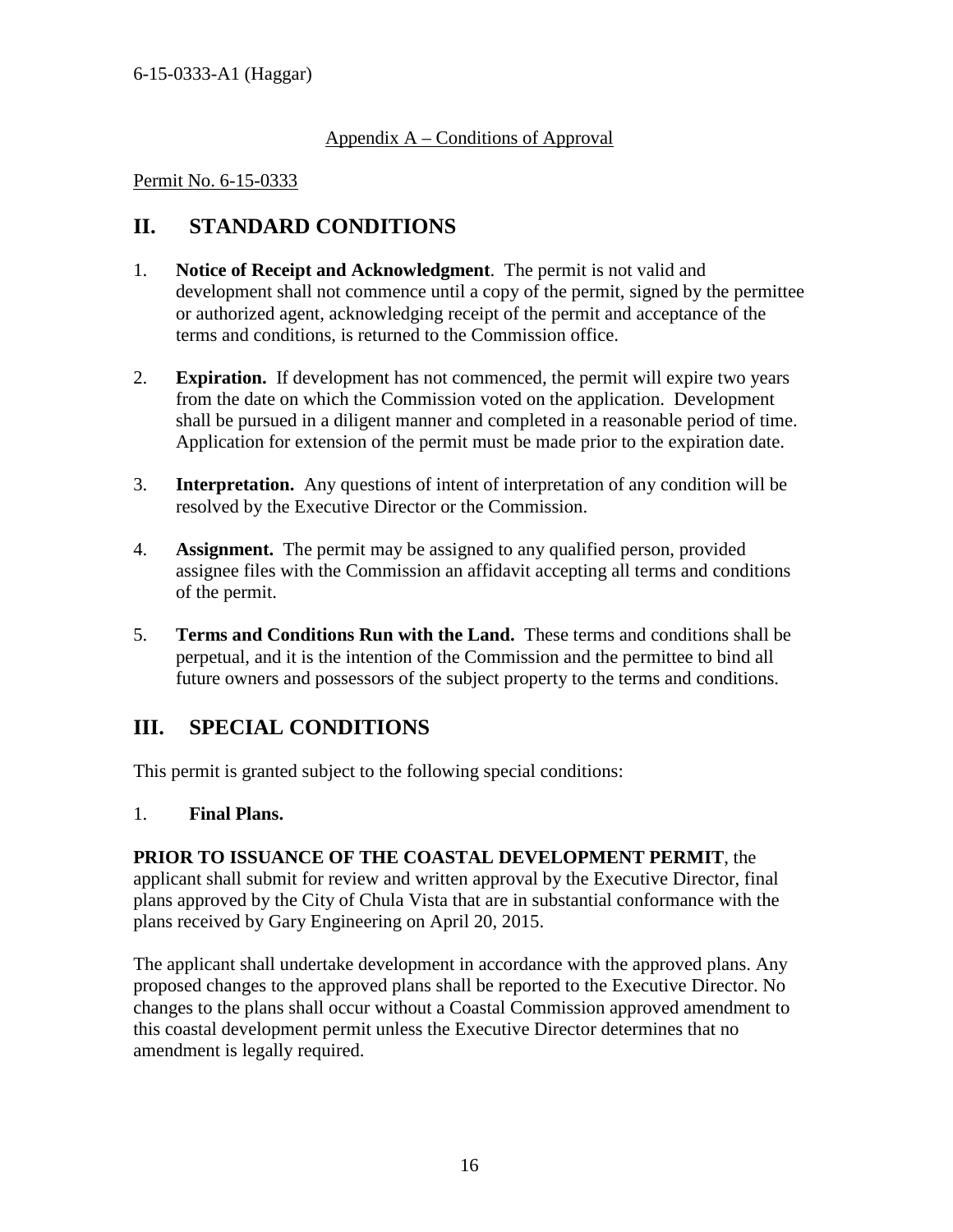### 2. **Final Revised Landscape Plans.**

**PRIOR TO THE ISSUANCE OF THE COASTAL DEVELOPMENT PERMIT**, the applicant shall submit to the Executive Director for review and written approval, final landscaping plans approved by the City of Chula Vista. The plans shall be in substantial conformance with the landscape plans received on April 20, 2015, to reflect the following:

- a. A view corridor on the northern portion of the lot as shown on Exhibit 5 attached to this permit shall be preserved. All proposed landscaping in the view corridor shall be maintained at a height of five feet or lower to preserve views from the street toward the bay. In addition, all landscape materials within the identified view corridor shall be species with a growth potential not expected to exceed five feet at maturity.
- b. All landscaping shall be (1) drought-tolerant and native or (2) non-invasive plant species. No plant species listed as problematic or invasive by the California Native Plant Society, the California Exotic Pest Plant Council, or as may be identified from time to time by the State of California shall be employed or allowed to naturalize or persist on the site. No plant species listed as 'noxious weed' by the State of California or the U.S. Federal Government shall be utilized within the property.
- c. A written commitment by the applicant that five years from the date of the issuance of the coastal development permit for the commercial project, the applicant will submit for the review and written approval of the Executive Director, a landscape monitoring report, prepared by a licensed Landscape Architect or qualified Resource Specialist, that certifies whether the on-site landscaping is in conformance with the landscape plan approved pursuant to this Special Condition. The monitoring report shall include photographic documentation of plant species and plant coverage.
- d. If using potable water for irrigation, only drip or micro spray irrigation systems may be used.

The applicant shall undertake the development in accordance with the approved landscape plans. Any proposed changes to the approved plans shall be reported to the Executive Director. No changes to the plans shall occur without a Commission-approved amendment to the permit unless the Executive Director determines that no such amendment is legally required.

### 3. **Future Development Restriction.**

This permit is only for the development described in coastal development permit (CDP) #6-15-0333. Except as provided in Public Resources Code section 30610 and applicable regulations, any future development as defined in PRC section 30106, including, but not limited to, a change in the density or intensity of use land, shall require an amendment to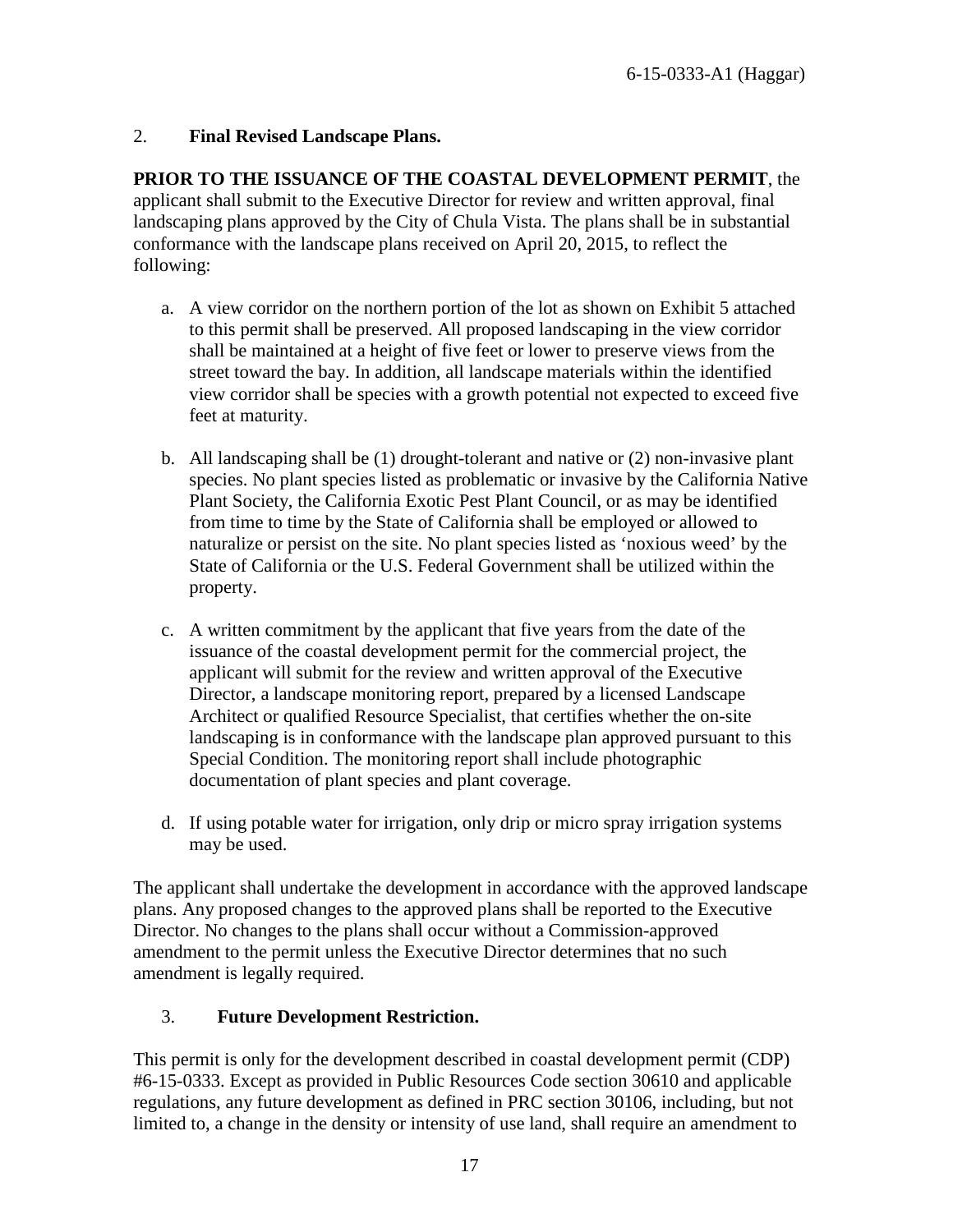CDP #6-15-0333 from the California Coastal Commission or shall require an additional coastal development permit from the California Coastal Commission or from the applicable certified local government.

### 4. **Hydrology and Water Quality Mitigation and Monitoring Requirements.**

The applicant shall comply with and implement all of the conditions, recommendations, and project features included in the Mitigated Negative Declaration dated February 14, 2011, approved by the City of Chula Vista.

The applicant shall undertake the development in accordance with the approved plans. Any proposed changes to the approved plans shall be reported to the Executive Director. No changes to the plans shall occur without a Coastal Commission approved amendment to this coastal development permit unless the Executive Director determines that no amendment is legally required.

Permit No. 6-15-0333-A1

### 1. **Revised Final Plans.**

PRIOR TO ISSUANCE OF THE COASTAL DEVELOPMENT PERMIT, the applicant shall submit for review and written approval by the Executive Director, final plans approved by the City of Chula Vista that are in substantial conformance with the plans received by Gary Engineering on November 16, 2016 April 20, 2015, but revised to include the following:

A. No tall, freestanding pole signs shall be allowed.

The applicant shall undertake development in accordance with the approved plans. Any proposed changes to the approved plans shall be reported to the Executive Director. No changes to the plans shall occur without a Coastal Commission-approved amendment to this coastal development permit unless the Executive Director determines that no amendment is legally required.

- 2. [Special Condition No. 2 of CDP No. 6-15-0333 remains unchanged and in effect]
- 3. [Special Condition No. 3 of CDP No. 6-15-0333 remains unchanged and in effect]
- 4. [Special Condition No. 4 of CDP No. 6-15-0333 remains unchanged and in effect]

### 5. **Sign Program.**

PRIOR TO ISSUANCE OF THE COASTAL DEVELOPMENT PERMIT, the applicant shall submit to the Executive Director for review and written approval, a comprehensive sign program approved by the City of Chula Vista, documenting that only monument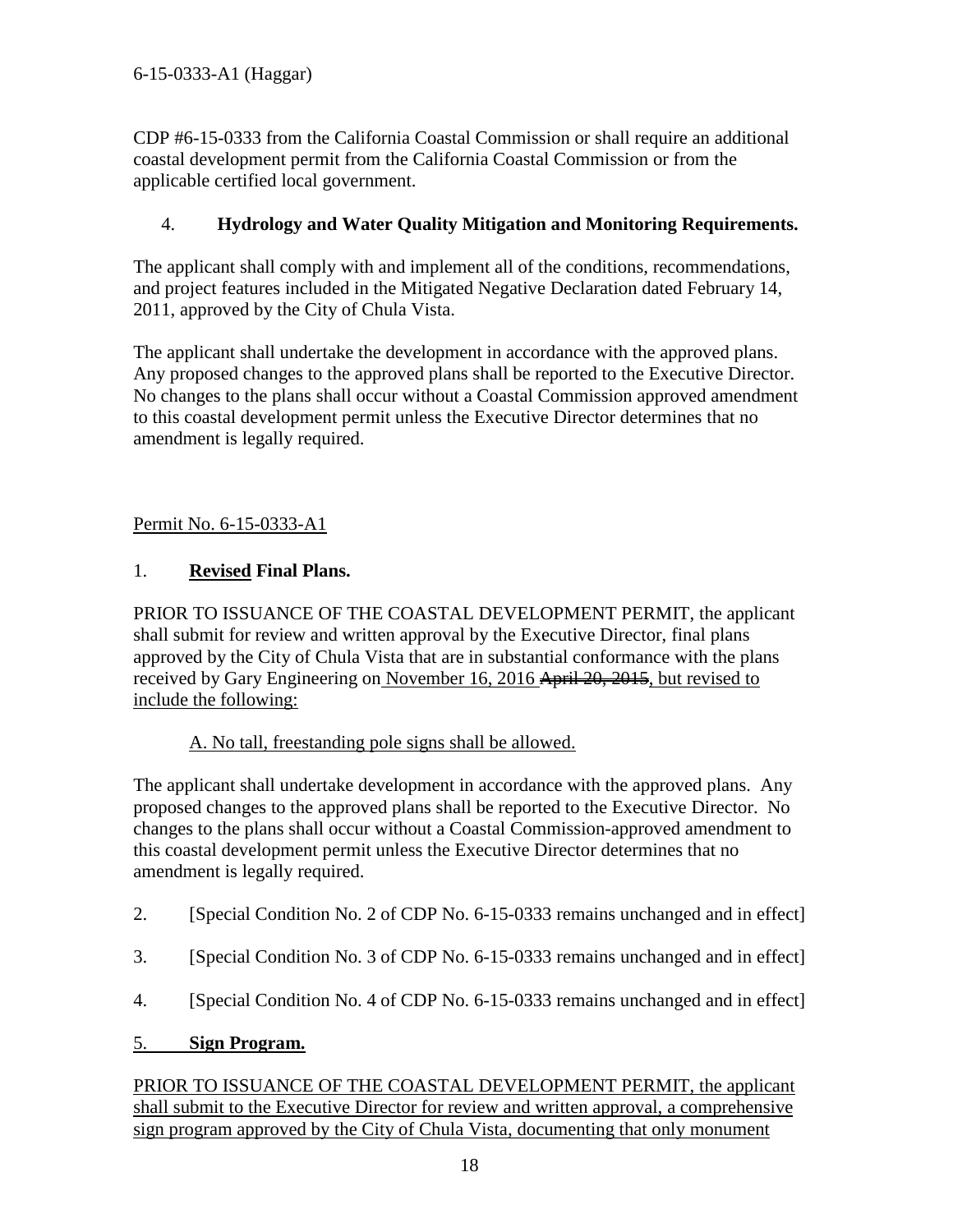signs, not to exceed eight (8) feet in height, or façade signs are proposed. No tall, freestanding pole or roof signs shall be allowed.

The applicant shall undertake development in accordance with the approved program. Any proposed changes to the approved plans shall be reported to the Executive Director. No changes to the plans shall occur without a Coastal Commission-approved amendment to this coastal development permit unless the Executive Director determines that no amendment is legally required.

### 6. PRIOR TO ISSUANCE OF THIS COASTAL DEVELOPMENT PERMIT

AMENDMENT (6-15-0333-A1), the applicant shall submit to the Executive Director for review and approval documentation demonstrating that the landowner has executed and recorded against the parcel(s) governed by this permit amendment a deed restriction, in a form and content acceptable to the Executive Director: (1) indicating that, pursuant to this permit amendment, the California Coastal Commission has authorized development on the subject property, subject to terms and conditions that restrict the use and enjoyment of that property; and (2) imposing the Special Conditions of this permit amendment, as covenants, conditions and restrictions on the use and enjoyment of the Property. The deed restriction shall include a legal description of the entire parcel or parcels governed by this permit amendment. The deed restriction shall also indicate that, in the event of an extinguishment or termination of the deed restriction for any reason, the terms and conditions of this permit amendment, shall continue to restrict the use and enjoyment of the subject property so long as either this permit or the development it authorizes, or any part, modification, or amendment thereof, remains in existence on or with respect to the subject property.